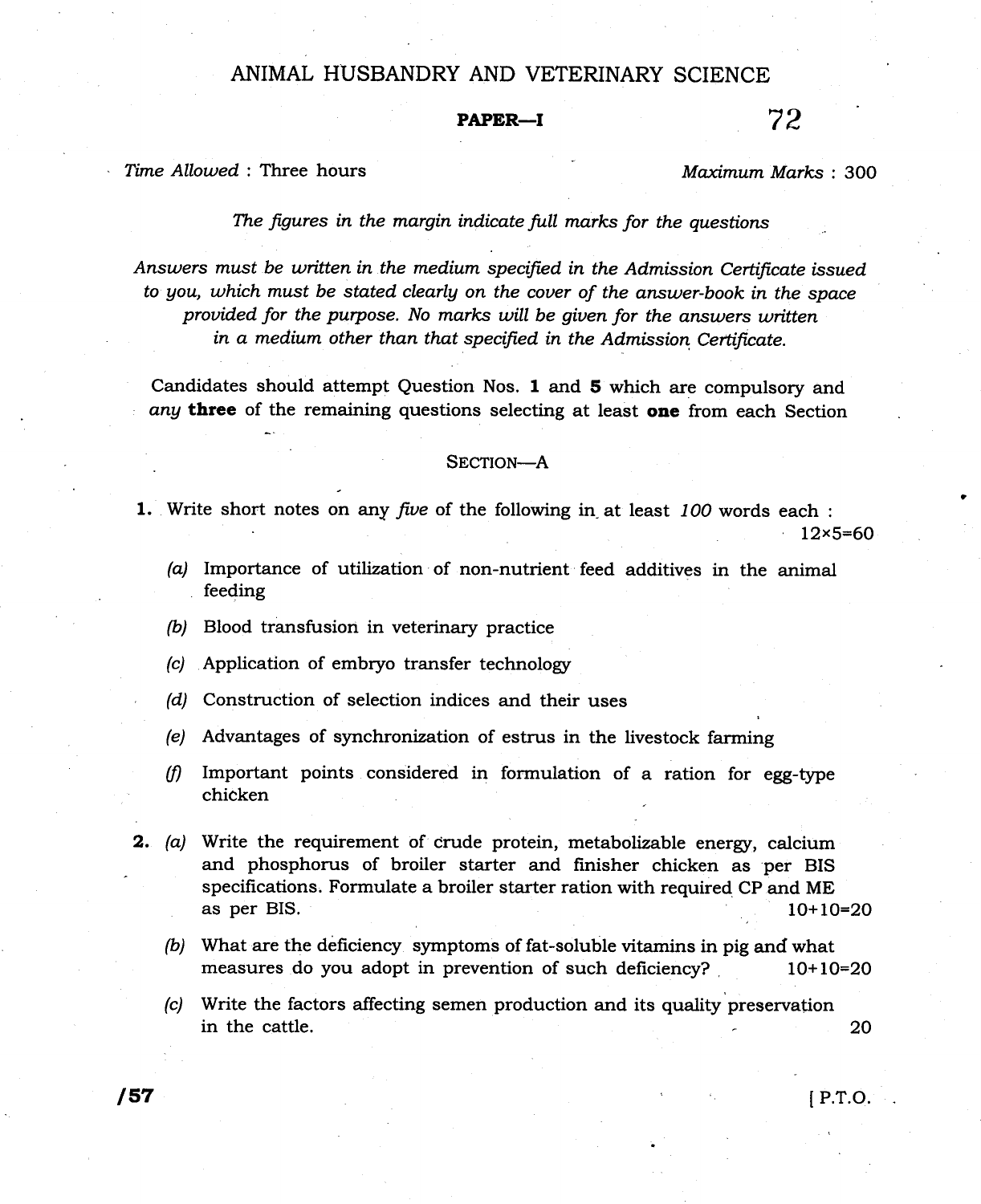- 3. (a) Describe the effects of heat stress and cold stress on the performance of layer chicken. Explain the preventive measures to be adopted against<br>these stresses  $10+10=20$ these stresses.
	- (b) Write the deficiency symptoms of different major minerals, mineral imbelances and their interrelationships in the animal feeding.  $10+3+7=20$ imbalances and their interrelationships in the animal feeding.
	- (c) State the importance of formation of 'self.help groups'. Write their proper functions in setting up of different enterprises and their role towards the<br>livestock development<br>4+8+8=20 livestock development.
- 4. (a) Elaborate the important considerations in planning of a commercial dairy farm and their impact on the profitable income generation.  $30$ 
	- (b) What is nutrient interrelationship? Explain with examples the interrelationships of calorie-protein, calcium-phosphorus, methionine-choline,<br>argenic-selenium and other mineral interrelationships. 5+25=30 arsenic-selenium and other mineral interrelationships.

## SECTION-B

**5.** Differentiate between the following (any *five*) :  $12 \times 5=60$ 

- (a) General and Specific combining ability
- (b) Qualitative and Quantitative traits
- (c) Selection differential and Response to selection
- (d) Sex-influenced and Sex-limited characters
- (e) Individual selection and Family selection
- $(f)$  Inbreeding depression and Heterosis
- **6.** Write what you know about any four of the following :  $15 \times 4 = 60$

- (a) Importance of record-keeping in the livestock farming showing different records
- (b) Heritability and its estimation and few heritability values of different traits in cattle and poultry
- (c) Practice of progeny testing in the animal breeding
- (d) Care and management of animals under drought and flood conditions

 $\mathcal{W}^{n+1}$  ,  $\mathcal{V}$ 

 $(e)$  Hormonal control of mammary gland and milk secretion